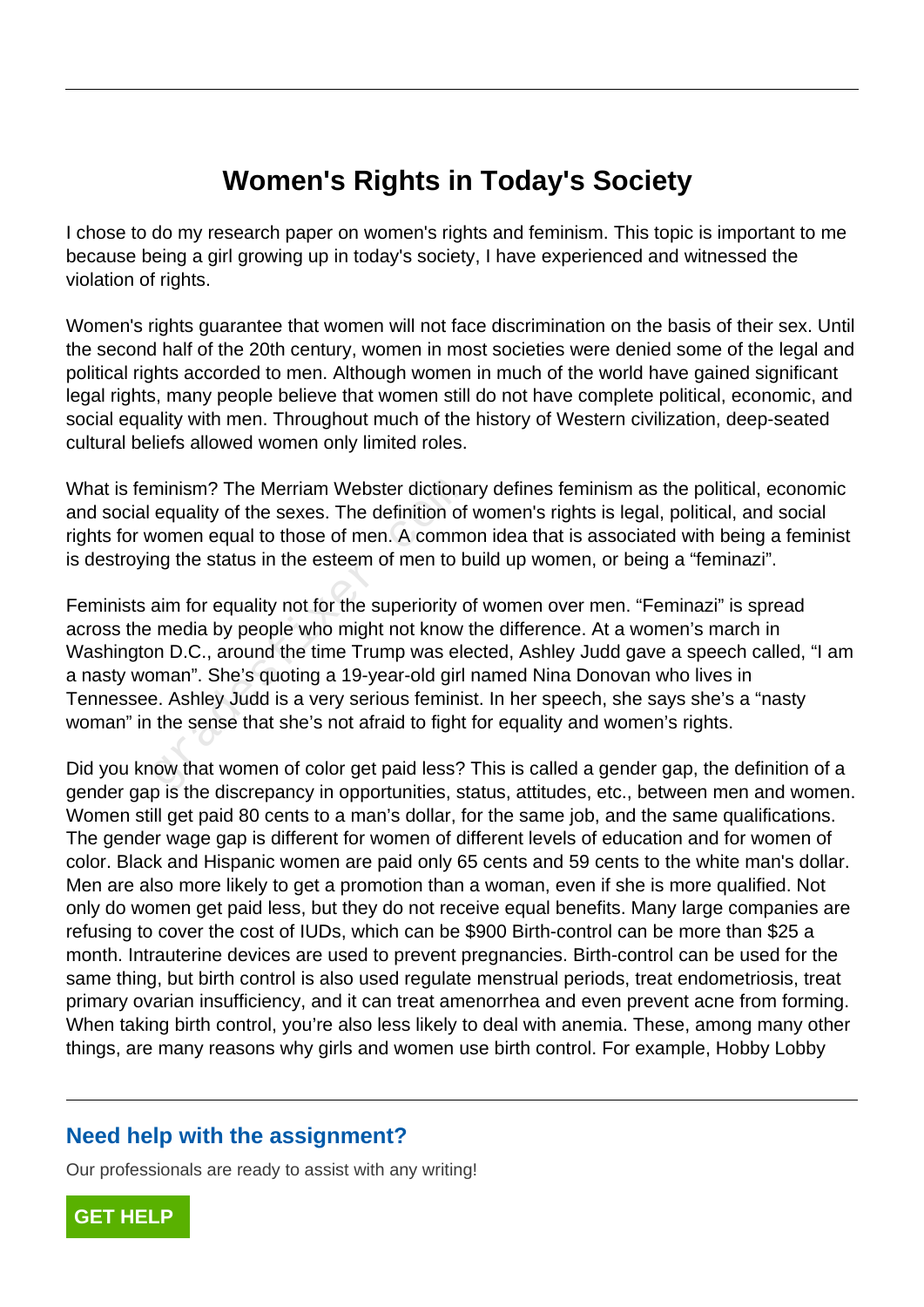claims that they will not pay for contraceptives because it violates their religious beliefs, which might be understandable. However, they pay for vasectomies and Viagra for men. A vasectomy is a procedure done to a man to prevent the pregnancy of the woman. An IUD and a vasectomy accomplish the same goal. They are both done to stop pregnancy, so why one is supported but not the other?

Birth control is also needed for other health reasons. So, how can they claim religious beliefs if they are paying for male contraception, but not female contraception? Outside of the work environment, women pay more for items. For example, tampons and pads get taxed as a luxury item, while Viagra and Rogaine do not. I'm not sure what's so luxurious about periods, but I do know that paying for those objects is expensive. For example, let's say you're buying them at Walmart, which claims to be one of the cheapest stores. If you buy one box of U by Kotex tampons and one box of pads, they are \$9.27 each, assuming you buy the average box and the average items. If you buy these every other month, every year from the age you are 12 to the age 60, which is a total of \$5,339.52 and that does not include tax. This is also if the price doesn't increase, which it does.

Another issue is razors. A Gillette Mens pack of four razors cost \$5.97. While a Gillette women's pack of three razors cost \$6.97. We pay more for less. Companies can do this because these are items that women need and will pay for. While it doesn't seem like much, it adds up. Stease, which it does.<br>
Sue is razors. A Gillette Mens pack of f<br>
hack of three razors cost \$6.97. We pay<br>
nese are items that women need and w<br>
spread around the word "Feminazi", w<br>
spread around the word "Feminazi", w<br>
s

Media has spread around the word "Feminazi", which associates people searching for gender equality, with people who want to destroy men to build women. Being a feminist is hoping and standing for the quality of everyone; people who identify as male, female, or neither.

However, media is not always bad because media has helped to give feminists a platform to work on. For example, on January 20th, there's a woman's walk in Seattle about media and the connection between people has spread the word to people across Washington. Media has also given women a chance to connect with others who have experienced the same things as them, when they might not have had the opportunity to do so before the Internet was widespread. For example, #MeToo is a trend that is connecting sexual assault victims in over 70 countries and is giving victims a chance to be heard. These are some things that female antifeminists have said. Most negative things said about feminism are generally wrong, like the last would depend on the person you're talking to, again, feminism is about gender equality and not the superiority of women.

The second one is interesting because it claims that by having freedom, a woman is no longer mysterious, thus losing her appeal, which is basically saying that women are only interesting when they have to be dependent on a man or don't have any rights. Just like any other group

### **Need help with the assignment?**

Our professionals are ready to assist with any writing!

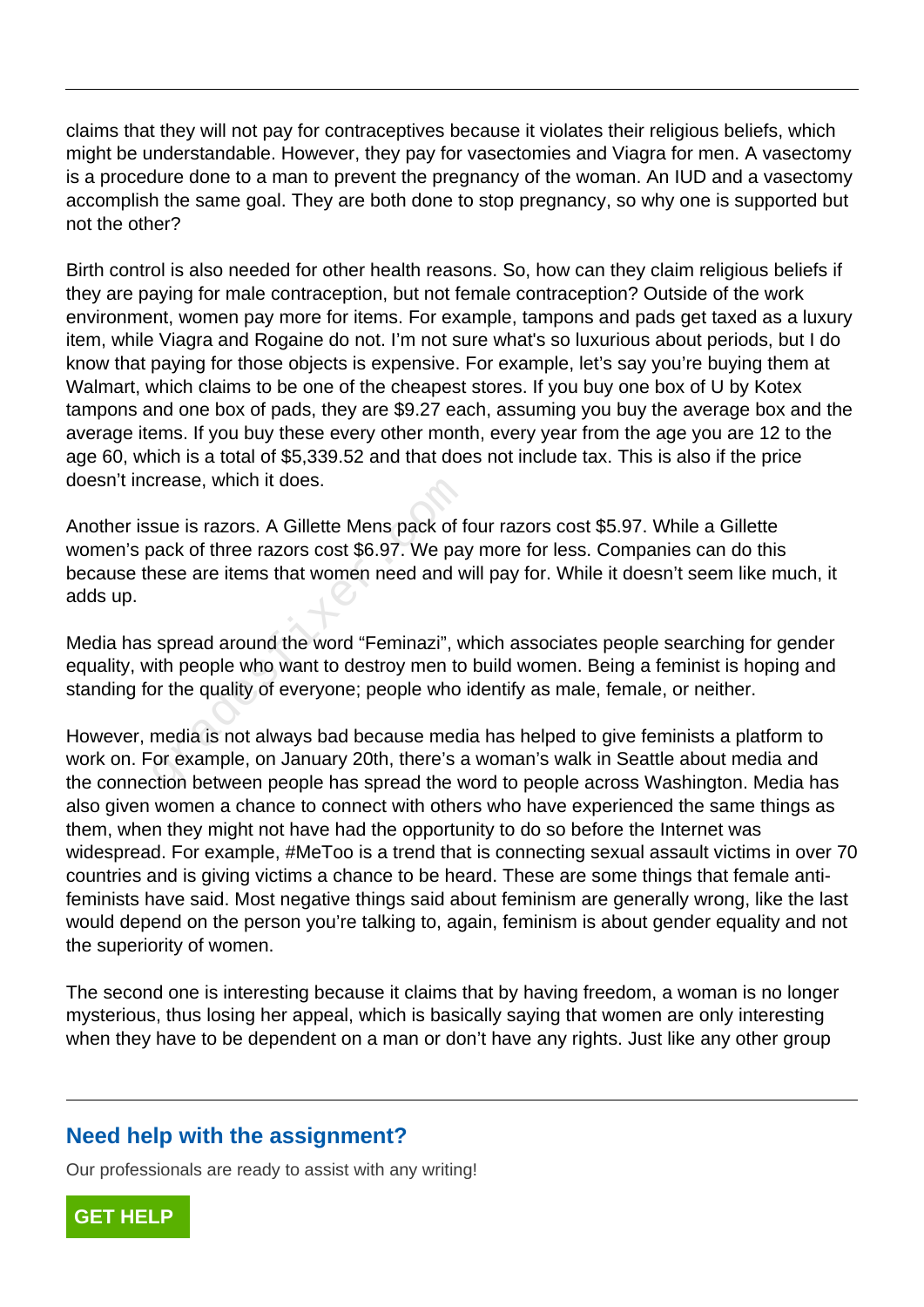or idea, feminism has people that are against it and don't support its ideas and beliefs.

Sexual-harassment plays a big part in equality rights. People are being raped and sexually harassed, and it's not only women as the victims. A study ran by RAINN, The Rape, Abuse and Incest National Networking, states every 98 seconds an American is sexually assaulted and every 8 minutes that victim is a child. Only 6 out of every 1,000 perpetrators will end up in prison. RAINN also says that 9 out of every 10 victims of rape are female. These are only the reported cases; many more are happening.

According to the Merriam Webster dictionary, sexual harassment is defined as undivided or unwelcomed verbal or physical behavior of a sexual nature especially by a person of authority toward a subordinate. It can range from being severe and repetitive in the workplace or school to being honked or yelled at while walking down the street.

I think that sometimes we don't realize that it can be small actions that can make a person want to crawl out of their skin. I personally have met very few girls who have not experienced in some form. We don't realize the impact it can have on a girl's self-esteem. You might think it would make her feel good, like she is seen as attractive, but it is the exact opposite. It does not feel good and it surely isn't wanted. I'm saying this speaking from experience. A few months ago I was at the mall with a few of my friends; I decided to wander with one other friend by ourselves for a while. We hadn't been walking very long when we realized that a group of older men were following us around, it wasn't long before they tried to stop us and get us to leave the mall with them. My friend and I were getting scared because we were two teenage girls and if they were to have grabbed us there wouldn't be much that we could do. We told them no and to stop or we would tell the store managers. They continued so we went to the cashier. The only available one was a guy who looked around same age us. We told him what had happened and what he said in return was shocking to us. He told us he wasn't going to do anything because we should appreciate the attention and we probably had lead them on and that wasn't nice of us, so we deserved whatever we got. Luckily, another store associate heard us and help helped out. My point is that because we were girls we were cornered by these guys and then were denied help because we were girls. Things like this happen all the time and go unrecognized or unreported. It of their skin. I personally have fret ve<br>don't realize the impact it can have on a<br>feel good, like she is seen as attractive<br>it surely isn't wanted. I'm saying this sp<br>mall with a few of my friends; I decided<br>. We hadn'

Young girls in today's society have learned to deal with stuff like this and it shouldn't be OK for it to be a regular procedure and that people have to do it to have gender equality. This won't completely stop sexual-harassment but it will make us realize why it is not OK to treat others like property; people one are not meant to be old. We are people, not property. The number of men who were filing sexual harassment case is committed by both men and women have doubled up for the last 15 years that either means that more men or being harassed or they feel more comfortable admitting it feminism strives to and these issues but also make victims you're safe with telling when these things happen to them because these problems are so serious everyone

### **Need help with the assignment?**

Our professionals are ready to assist with any writing!

**[GET HELP](https://my.gradesfixer.com/order?utm_campaign=pdf_sample)**